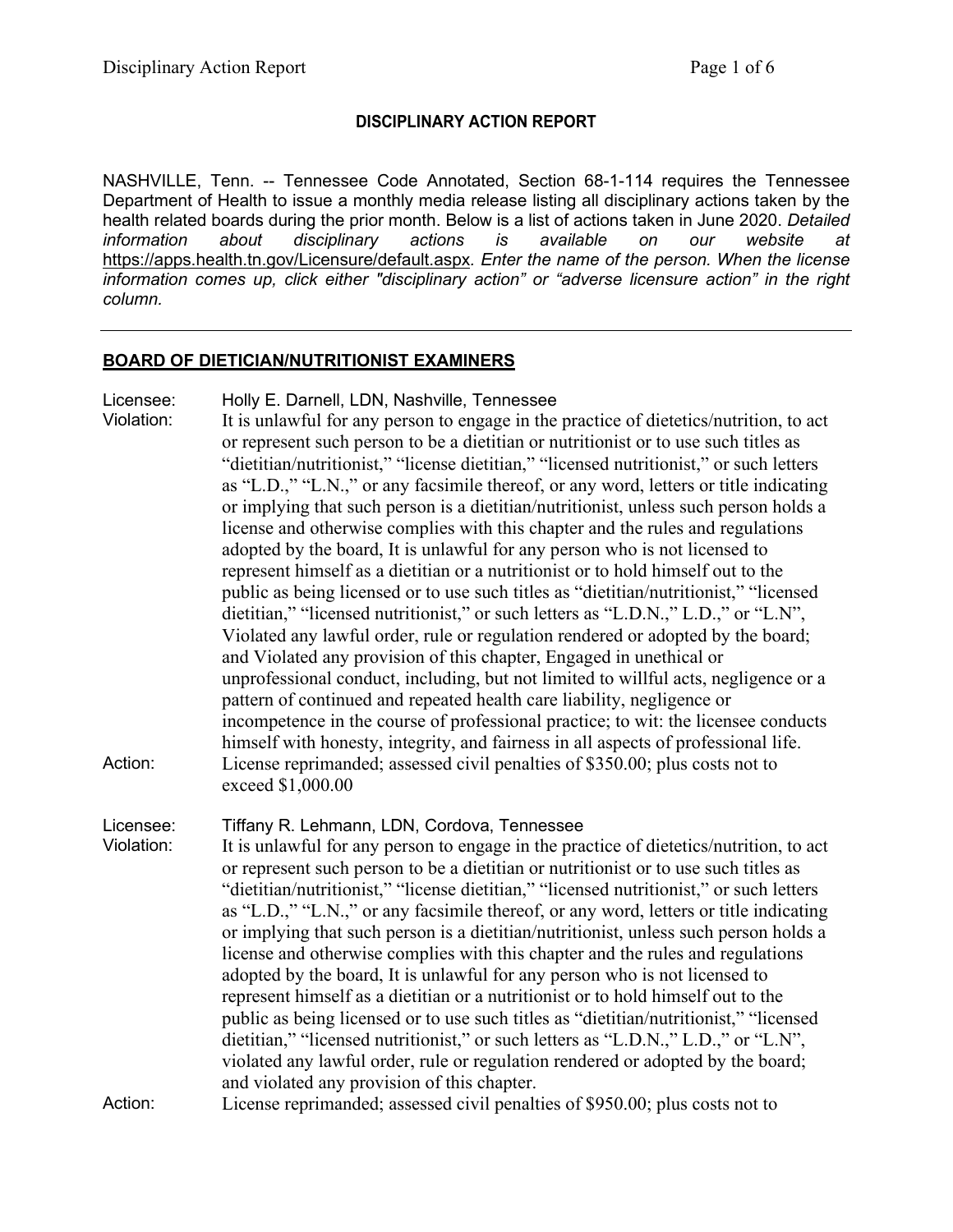exceed \$1,000.00

### **BOARD FOR LICENSING HEALTHCARE FACILITIES**

Licensee: The Pointe at Lifespring, Knoxville, Tennessee<br>Violation: Respondent has violated the provisions of Rule Respondent has violated the provisions of Rule 1200-08-25-.08(8)(a)[Admissions, Discharges and Transfers]: (8) An ACLF may not retain a resident who cannot evacuate within thirteen (13) minutes unless the ACLF complies with Chapter 19 of the 2006 edition of the NFPA Life Safety Code, and the Institutional Unrestrained Occupancy of the 2006 edition of the International Building Code. Respondent has violated the provisions of Rule 1200-08-25- .10(3)(a)[Admissions, Discharges, and Transfers]: (3) An ACLF shall conduct fire drills in accordance with the following: (a) Fire drills shall be held for each ACLF work shift in each separate ACLF building at least quarterly. Action: Assessment of civil penalties in the amount of \$2,500.00

## **BOARD OF MEDICAL EXAMINERS**

| Licensee:<br>Violation:<br>Action: | Rice Evans Barber, III, MDXL, Memphis, Tennessee<br>Failure to timely renew license and practiced on an expired license<br>Agreed citation; assessed civil penalty of \$500.00                                                                                                                              |
|------------------------------------|-------------------------------------------------------------------------------------------------------------------------------------------------------------------------------------------------------------------------------------------------------------------------------------------------------------|
| Licensee:<br>Violation:<br>Action: | Audrey Diane Campbell, AMDX, Arlington, Tennessee<br>Failure to timely renew license and practiced on an expired license<br>Agreed citation; assessed civil penalty of \$100.00                                                                                                                             |
| Licensee:<br>Violation:            | Ricardo F. Causo, MD, Chattanooga, Tennessee<br>Guilty of unprofessional, dishonorable or unethical conduct to wit: Making false<br>statements or representations, being guilty of fraud or deceit in obtaining<br>admission to practice or being guilty of fraud or deceit in the practice of<br>medicine. |
| Action:                            | License reprimanded; successfully complete Medical Ethics, Boundaries and<br>Professionalism offered at Case Western Reserve University Continuing<br>Medical Education Program; assessed the costs of prosecuting this case.                                                                               |
| Licensee:<br>Violation:            | James G. Jones, AMDX, Murfreesboro, Tennessee<br>Failed to timely renew certification and worked as a medical x-ray operator on<br>an expired certificate.                                                                                                                                                  |
| Action:                            | License reprimanded; assessed civil penalty of \$500.00 plus the actual and<br>reasonable costs of prosecuting this case.                                                                                                                                                                                   |
| Licensee:<br>Violation:            | Kylie Jones, AMDX, Johnson City, Tennessee<br>Failed to timely renew certification and worked as a medical x-ray operator on<br>an expired certificate.                                                                                                                                                     |
| Action:                            | License reprimanded; assessed civil penalty of \$500.00 plus the actual and<br>reasonable costs of prosecuting this case.                                                                                                                                                                                   |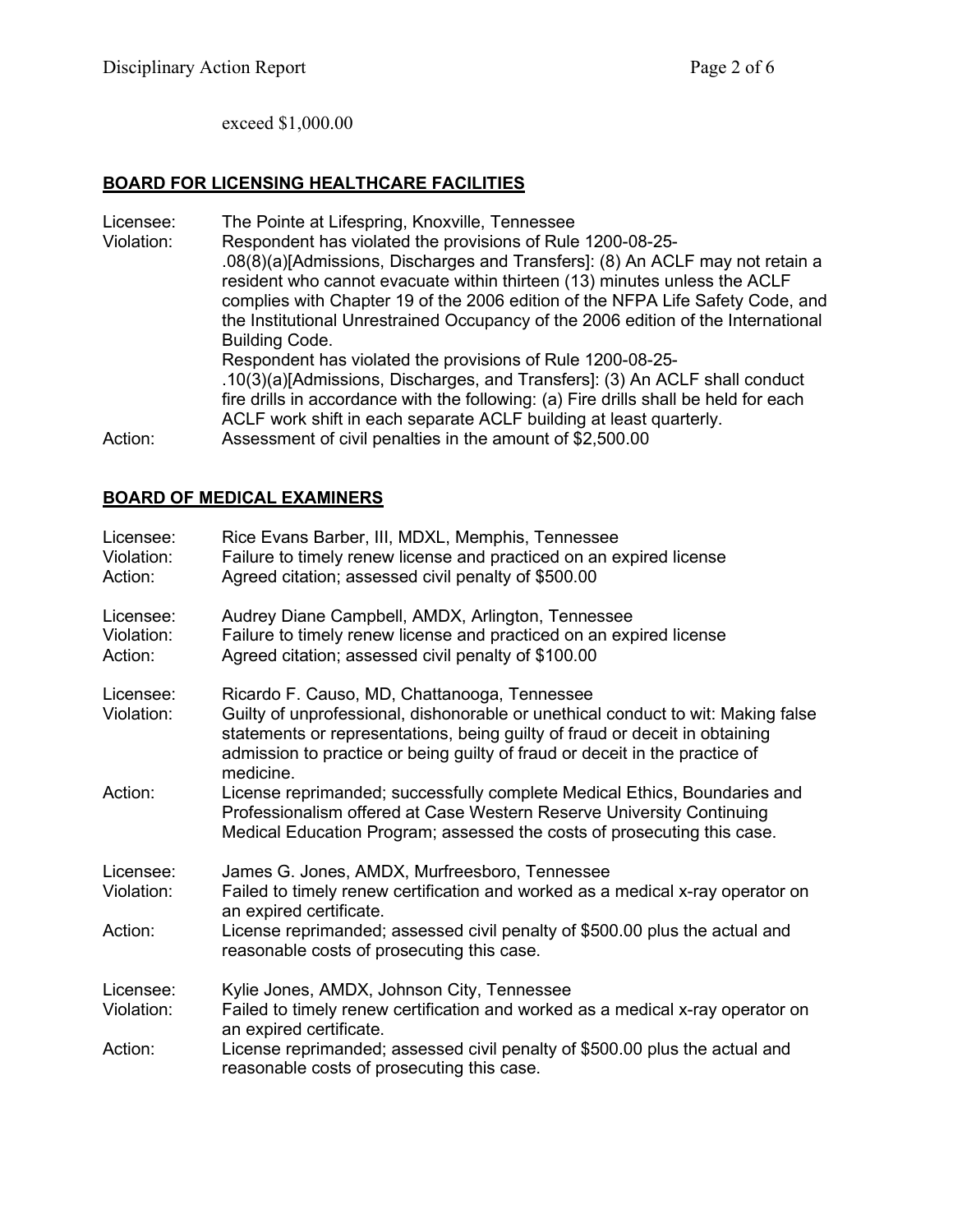| Licensee:  | Eugene A. Kowitz, AMDX, Bartlett, Tennessee                                                                                                                                                               |
|------------|-----------------------------------------------------------------------------------------------------------------------------------------------------------------------------------------------------------|
| Violation: | Failure to properly maintain sufficient continuing education hours.                                                                                                                                       |
| Action:    | Agreed Citation; obtain 2 hours of continuing education within 180 days plus 10<br>penalty hours of continuing education within 2 years of the date of the citation;<br>assessed civil penalty of \$40.00 |
| Licensee:  | Chassidy Diane McFalls, AMDX, Whitwell, Tennessee                                                                                                                                                         |
| Violation: | Failed to timely renew certification and worked as a medical x-ray operator on<br>an expired certificate.                                                                                                 |
| Action:    | License reprimanded; assessed civil penalty of \$800.00 plus the actual and<br>reasonable costs of prosecuting this case.                                                                                 |
|            | *1 ata Entry from Mou 2020                                                                                                                                                                                |

## *\*Late Entry from May, 2020*

| Licensee:  | Susan J. Mulligan, ADMX, Dickson, Tennessee                                                                                                                                                                                                                                        |
|------------|------------------------------------------------------------------------------------------------------------------------------------------------------------------------------------------------------------------------------------------------------------------------------------|
| Violation: | Failed to properly maintain sufficient continuing education credits                                                                                                                                                                                                                |
| Action:    | License reprimanded; obtain 2 hours of continuing education within 180 days of<br>this Order; obtain 10 penalty hours of continuing education within 2 years of this<br>Order; assessed civil penalty of \$80.00 plus the actual and reasonable costs of<br>prosecuting this case. |

# *\*Late Entry from May, 2020*

| Licensee:<br>Violation:<br>Action: | Paula Blake Murphy, AMDX, Martin, Tennessee<br>Failure to timely renew license and practiced on an expired license<br>Agreed citation; assessed civil penalty of \$300.00                                                                                                                                                                                                                         |
|------------------------------------|---------------------------------------------------------------------------------------------------------------------------------------------------------------------------------------------------------------------------------------------------------------------------------------------------------------------------------------------------------------------------------------------------|
| Licensee:<br>Violation:<br>Action: | Jennifer L. Neuman-Williamson, AMDX, Hendersonville, Tennessee<br>Failed to properly maintain sufficient continuing education credits<br>License reprimanded; obtain 2 hours of continuing education within 180 days of<br>this Order; obtain 10 penalty hours of continuing education within 2 years of this<br>Order; assessed civil penalty of \$80.00 plus the actual and reasonable costs of |
|                                    | prosecuting this case.                                                                                                                                                                                                                                                                                                                                                                            |
|                                    | *I ata Entry from May 2020                                                                                                                                                                                                                                                                                                                                                                        |

### *\*Late Entry from May, 2020*

| Licensee:  | Nicole Anne Paier-Mullan                                                       |
|------------|--------------------------------------------------------------------------------|
| Violation: | Guilty of unprofessional, dishonorable or unethical conduct to wit: Respondent |
|            | prescribed herself a controlled substance.                                     |
| Action:    | License reprimanded; assessed civil penalty of \$1,000.00 plus costs of        |
|            | prosecuting this case.                                                         |

# *\*Late Entry from May, 2020*

| Licensee:<br>Violation:<br>Action: | Kelly Jane Rigsby, AMDX, Portland, Tennessee<br>Failure to properly maintain sufficient continuing education hours.<br>Agreed Citation; obtain 2 hours of continuing education within 180 days plus 10<br>penalty hours of continuing education within 2 years of the date of the citation;<br>assessed civil penalty of \$40.00 |
|------------------------------------|----------------------------------------------------------------------------------------------------------------------------------------------------------------------------------------------------------------------------------------------------------------------------------------------------------------------------------|
| Licensee:<br>Violation:            | Whitney Lynne Roberts, AMDX, Tullahoma, Tennessee<br>Guilty of unprofessional, dishonorable or unethical conduct to wit; working                                                                                                                                                                                                 |
| Action:                            | outside her scope of practice.<br>License reprimanded; assessed civil penalty of \$100.00 plus the actual and                                                                                                                                                                                                                    |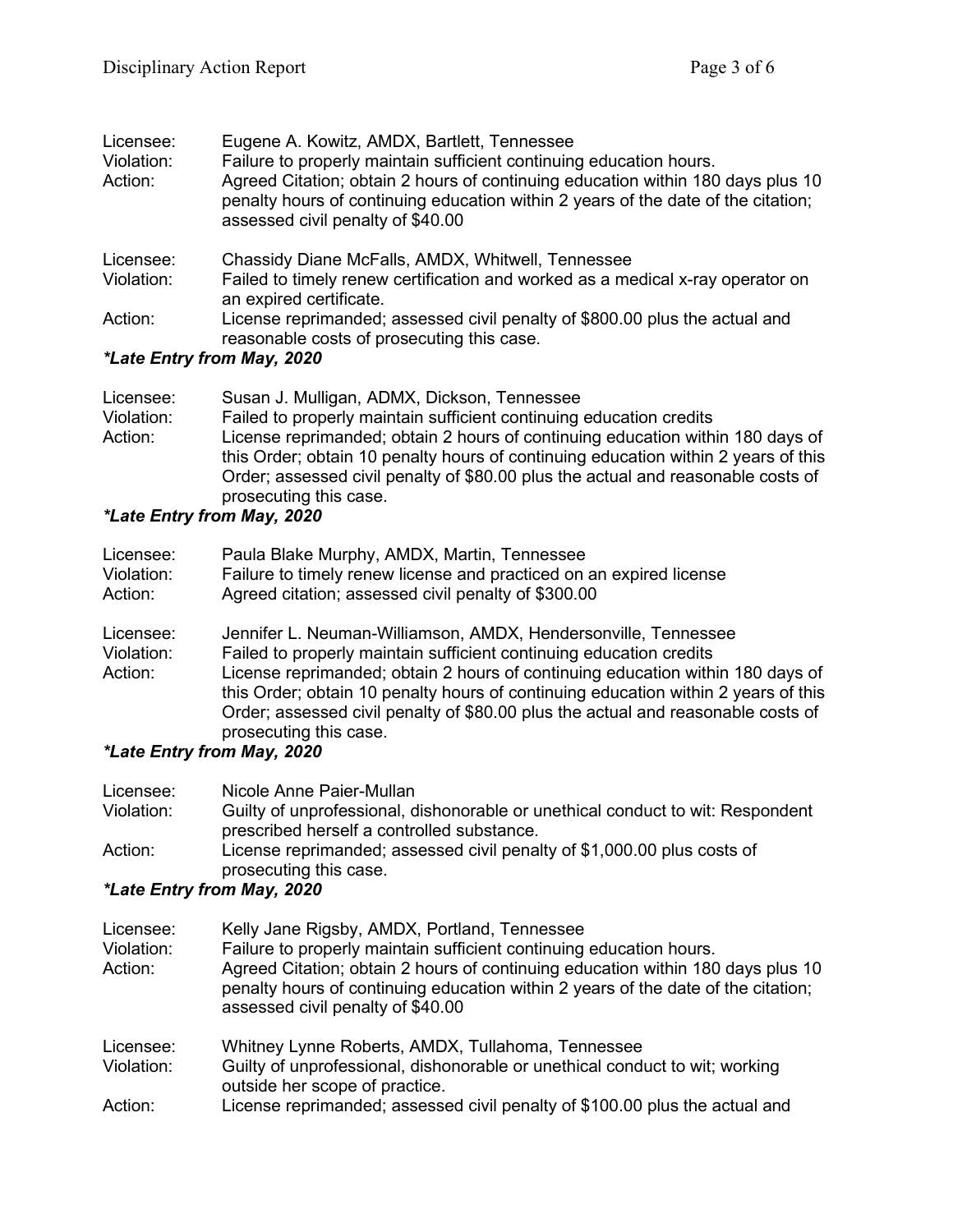reasonable costs of prosecuting this case.

# *\*Late Entry from May, 2020*

| Licensee:  | Patricia Rorke, AMDX, Knoxville, Tennessee                                     |
|------------|--------------------------------------------------------------------------------|
| Violation: | Failed to timely renew certification and worked as a medical x-ray operator on |
|            | an expired certificate.                                                        |
| Action:    | License reprimanded; assessed civil penalty of \$2,400.00 plus the actual and  |
|            | reasonable costs of prosecuting this case.                                     |

# *\*Late Entry from May, 2020*

| Licensee:<br>Violation:<br>Action: | Tylelecia Shawnetta Williams, MDXL, Memphis, Tennessee<br>Failure to properly maintain sufficient continuing education hours.<br>Agreed Citation; obtain 20 hours of continuing education within 180 days plus<br>10 penalty hours of continuing education within 2 years of the date of the<br>citation; assessed civil penalty of \$400.00 |
|------------------------------------|----------------------------------------------------------------------------------------------------------------------------------------------------------------------------------------------------------------------------------------------------------------------------------------------------------------------------------------------|
| Licensee:                          | Stacey E. Underhill, AMDX, McMinnville, Tennessee                                                                                                                                                                                                                                                                                            |
| Violation:                         | Failed to timely renew certification and worked as a medical x-ray operator on<br>an expired certificate.                                                                                                                                                                                                                                    |
| Action:                            | License reprimanded; assessed civil penalty of \$2,200.00 plus the actual and<br>reasonable costs of prosecuting this case.                                                                                                                                                                                                                  |
| Licensee:                          | Rachel S. Young, AMDX, Knoxville, Tennessee                                                                                                                                                                                                                                                                                                  |
| Violation:<br>Action:              | Failure to properly maintain sufficient continuing education hours.<br>Agreed Citation; obtain 4.5 hours of continuing education within 180 days plus                                                                                                                                                                                        |
|                                    | 10 penalty hours of continuing education within 2 years of the date of the                                                                                                                                                                                                                                                                   |
|                                    | citation; assessed civil penalty of \$80.00                                                                                                                                                                                                                                                                                                  |

#### **BOARD OF MEDICAL EXAMINERS' POLYSOMNOGRAPHY PROFESSIONAL STANDARD COMMITTEE**

| Licensee:<br>Violation:<br>Action: | Mark E. Ferebee, PSGP, Woodlawn, Tennessee<br>Failure to properly maintain sufficient continuing education hours.<br>Agreed Citation; obtain 20 hours of continuing education within 180 days plus<br>10 penalty hours of continuing education within 2 years of the date of the<br>citation; assessed civil penalty of \$600.00    |
|------------------------------------|-------------------------------------------------------------------------------------------------------------------------------------------------------------------------------------------------------------------------------------------------------------------------------------------------------------------------------------|
| Licensee:<br>Violation:<br>Action: | Denise L. Passios, PSGP, Lafayette, Tennessee<br>Failure to timely renew license and practiced on an expired license<br>Agreed citation; assessed civil penalty of \$500.00                                                                                                                                                         |
| Licensee:<br>Violation:<br>Action: | Jeanne Schuett, PSGP, Collierville, Tennessee<br>Failure to properly maintain sufficient continuing education hours.<br>Agreed Citation; obtain 10 hours of continuing education within 180 days plus<br>10 penalty hours of continuing education within 2 years of the date of the<br>citation; assessed civil penalty of \$300.00 |
| *Late entry from May, 2020         |                                                                                                                                                                                                                                                                                                                                     |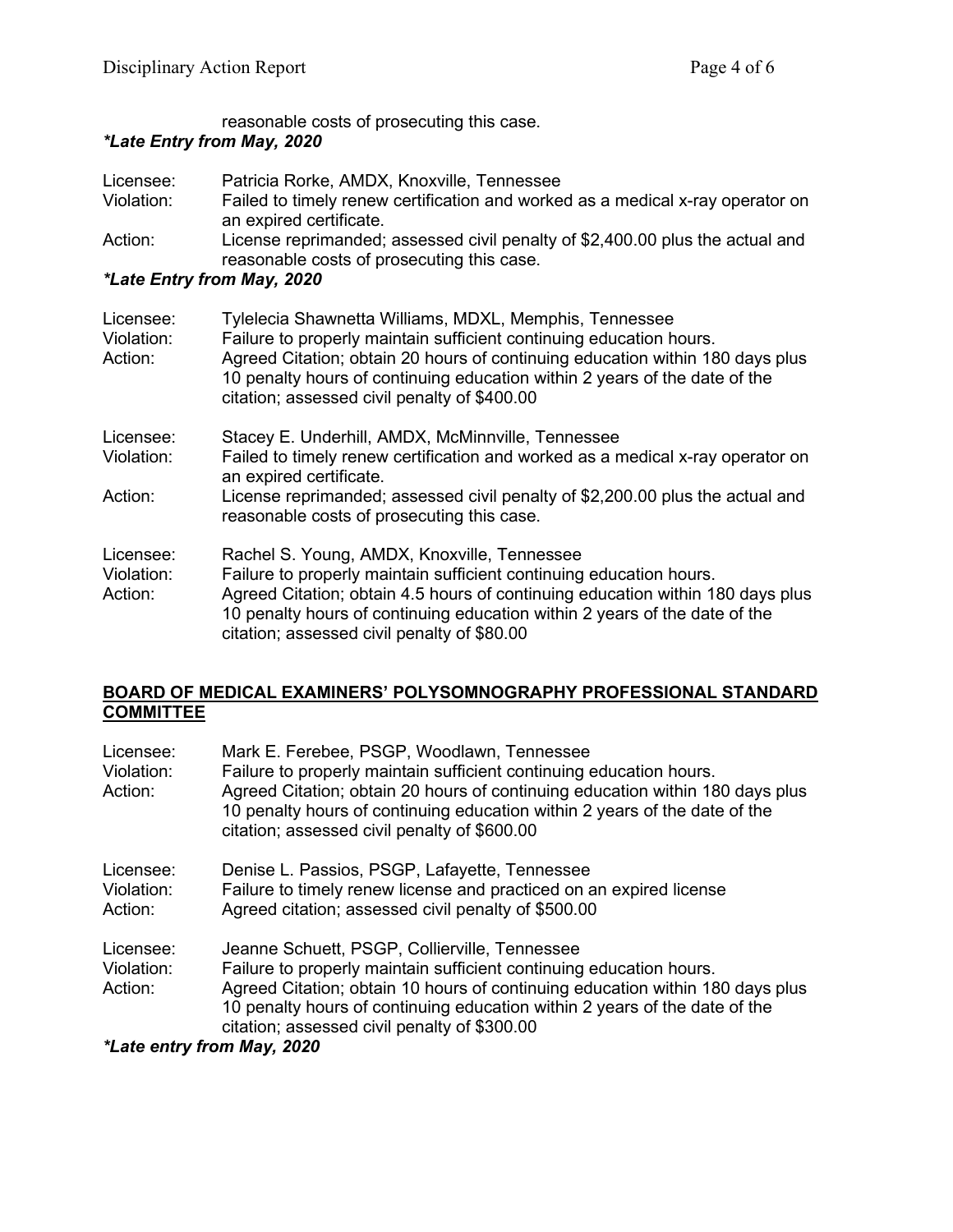### **BOARD OF OSTEOPHATHIC EXAMINATION COUNCIL OF CERTIFIED PROFESSIONAL MIDWIFERY**

| Licensee:  | Lindsey Carr-Ruck, Unlicensed, Brentwood, Tennessee                         |
|------------|-----------------------------------------------------------------------------|
| Violation: | Guilty of practicing as an uncertified professional midwife in the State of |
|            | Tennessee for compensation.                                                 |
| Action:    | Assessed civil penalty of \$3,000.00; plus the costs associated with the    |
|            | prosecution of this matter                                                  |

*\*Late Entry from May, 2020*

## **BOARD OF PODIATRIC EXAMINERS**

| Licensee:  | Timothy C. Abbott, DPM, Nashville, Tennessee                                                                                                                          |
|------------|-----------------------------------------------------------------------------------------------------------------------------------------------------------------------|
| Violation: | Guilty of immoral, unethical, unprofessional or dishonorable conduct to wit:<br>practicing outside the limits of the licensee's respective callings; dispensing,      |
|            | prescribing or otherwise distributing any controlled substance or any other drug<br>not in the course of unprofessional practice or not in good faith to relieve pain |
|            | and suffering, or not to cure an ailment, physical infirmity or disease.                                                                                              |
| Action:    | License is surrendered (revoked) permanently; assessed the costs of<br>prosecuting this case                                                                          |

### **BOARD FOR PROFESSIONAL COUNSELORS, MARITAL AND FAMILY THERAPISTS AND CLINICAL POSTORAL THERAPISTS**

Licensee: Sheaba C. Cherian, LPC/MHSP, Chattanooga, Tennessee

- Violation: Guilty of engaging in professional misconduct, unethical or unprofessional conduct, including but not limited to…sexual and/or romantic counselor-client interactions or relationships with former clients…prior to a period of 5 years following the last professional contact.
- Action: License placed on probation; obtain a practice monitor and submit monthly report to the disciplinary coordinator; assessed the reasonable costs of investigation and enforcement in this matter.

# **ABUSE REGISTRY**

- Name: Anita Dawn Burgess Abuse: Physical<br>Profession: Commun **Community Living Assistant**
- Name: Aimee Elkins Abuse: Exploitation Profession: Caregiver

| Name:       | <b>Whitley Gilbert</b> |
|-------------|------------------------|
| Abuse:      | <b>Neglect</b>         |
| Profession: | Home Manager/Owner     |